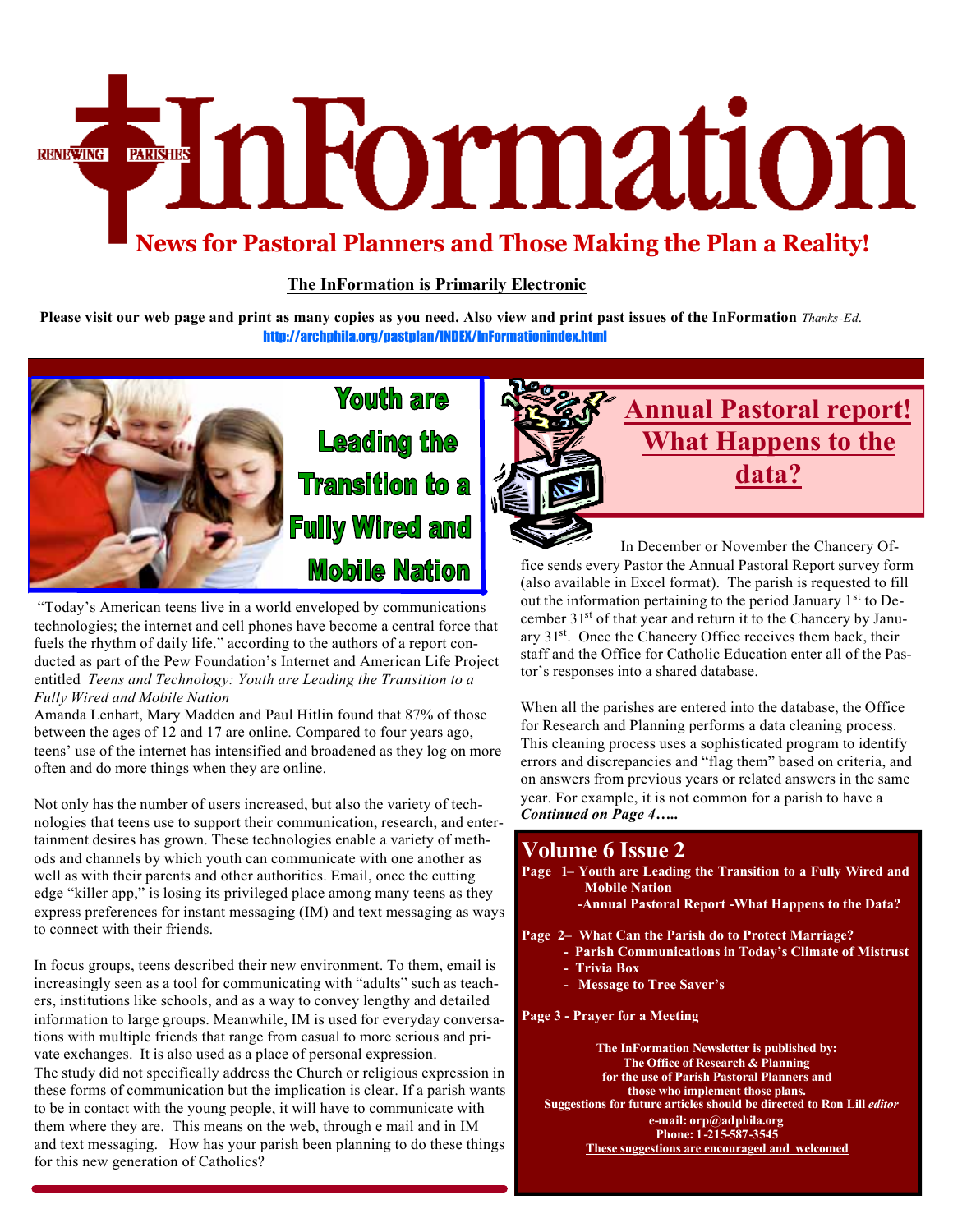

### **What Can the Parish Do to Protect Marriage?**

*What Parishes need to do to Protect Marriage….*

The family, "founded on indissoluble marriage between a man and a woman," is where men and women "are enabled to be born in dignity, and to grow and to develop in an integral manner," explained the Pope in his homily concluding the world meeting of Families in Valencia, Spain, on July 9th.

"The joyful love with which our parents welcomed us and accompanied our first steps in this world is like a sacramental sign and prolongation of the benevolent love of God from which we have come," he noted.

This experience of being welcomed and loved by God and by our parents, explained Benedict XVI, "is always the firm foundation for authentic human growth and authentic development, helping us to mature on the way towards the truth and love, and to move beyond ourselves in order to enter into communion with others and God." The **parish** has an important role to play in supporting marriage especially in the face of less support by society in general. Between June and

December 2005 more than 80 U.S. dioceses conducted focus groups with newly married, middle years, and older couples;

Spanish-speaking couples; remarried couples; interfaith and interchurch couples; separated and divorced person; and single young adults. Participants identified their major issues and concerns around marriage; discussed their experience of marriage ministry in their diocese and parishes; and offered suggestions to improve church outreach to engaged and married couples. A summary of the focus group reports are available on the USCCB web site http://www.usccb.org/ Let us share it with you….

#### **(1) Reflecting on their marriage**

Married couples were asked to reflect on the positives and negatives of their marriage at this stage. The positives tended to be similar: companionship, trust, good communication, and shared faith. Many mention children. The negatives were more diverse. Time is a major issue for people at all stages. Children, including adult children, are a major concern, with issues around discipline and handing on faith and values. Some Spanish-speaking couples worry about the effect of secular values and the culture on their children.

*Continued on Page 4…...*



#### **Parish Communication in Today's Climate of Mistrust By Dr. R. J. Miller**

"Over the past few years a subtle but important shift has taken place in the general climate of opinion in our society. Mistrust has replaced trust, and people in positions of leadership can no longer assume that their words or actions will be given the benefit of the doubt." *Yankelovich, Daniel and Furth, Isabella "The Role of Colleges in an Era of Mistrust" Chronicle of Higher Education, September16,2005,B8* 

The American public is increasingly guarded about placing their trust in government or corporations. But lately, this mistrust has extended to the news media, the courts, non governmental organizations, schools and colleges, and even churches. The ability to communicate under these difficult conditions has become an essential skill.

Many Church leaders are used to assuming that they will be seen as acting in good faith and, until fairly recently, this has been a safe assumption. But under today's conditions, the public is just as likely to assume that the Church leader has ulterior motives. In an atmosphere of mistrust, extra care must be taken when communicating. Here are 10 principles for communicating under conditions of mistrust.

**1. Recognize that silence, denial and closed doors are almost always interpreted as evidence of bad faith**. Church leaders have long been careful about how they approach difficult issues. Confidential, closed-door discussions are extremely valuable in that they give all parties the chance to speak honestly, *Continued on Page3 …...*

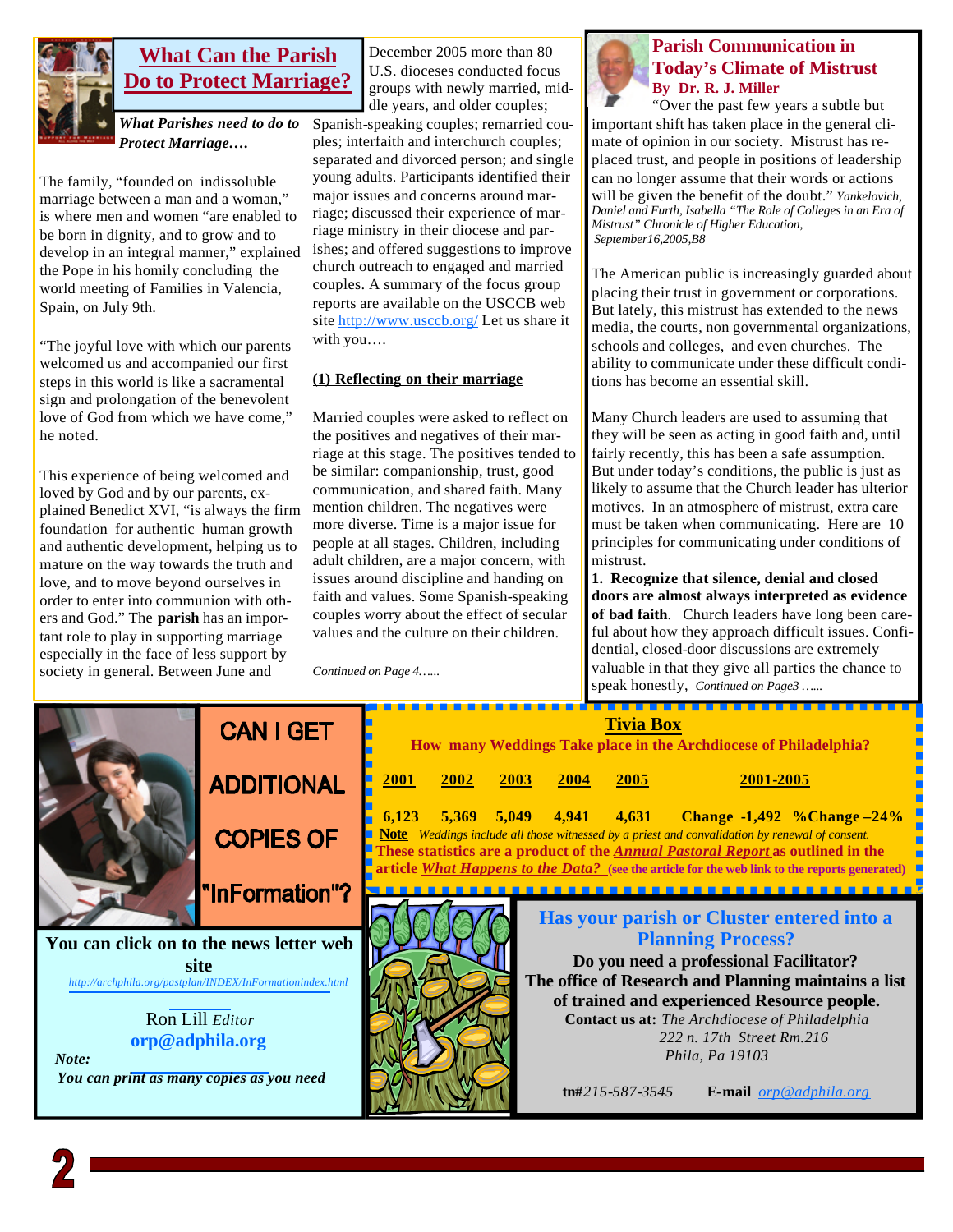## **Parish Communication in Today's Climate of Mistrust**

**By Dr. R. J. Miller …...***Cont. from page 2* and they have become accepted as standard procedure. In an ordinary climate, few eyebrows would be raised, but a mistrustful public will attribute the worst possible motives to such activities.

**2. Do not assume you will be given the benefit of the doubt.** In recent years scandals have damaged the Church. Consequently, Church leaders must tread carefully. A misstep will not be quickly or easily forgiven.

**3. Work out your positions on emotion-laden issues in advance- and communicate them effectively within the parish or archdiocesan community.** Church leaders must pay careful attention to how their positions on highly polarized issues influence their staff, parishioners, neighbors, and the larger society. And they must take the initiative to communicate, rather than just hastily respond to scandals or controversy.

Communicating such positions internally is a vital part of the process, and one that is often neglected or ineffective. A committee that is responsible for hashing out a policy might engage in a heated discussion, work through a difficult issue, and arrive at a resolution. If that resolution is not effectively understood and supported by the clergy, diocesan administrators, and other parish leaders, it will not be implemented. Simply making sure that everyone gets a memo is not enough. All parties must participate, as appropriate, in shaping policy and ensuring that everyone who speaks for the Church understands it.

**4. Be mindful that anything but plain talk is suspect**. As a rule, the Church does not go in for plain talk. Subtlety, qualifications, and nuance are the order of the day, and many people in Church life have grown accustomed to that complexity. When communicating with the larger society however, Church leaders must anticipate that the audience may interpret nuance and qualification in the most unfavorable way.

 **5. Recognize that being "good people" and having "good motives" are not acceptable rationalizations**. Pastors and other Church workers are used to seeing themselves as the good guys. Their actions, after all, are aimed not at self-enrichment, but at the long-term health of the Church. Unfortunately, being honorable people acting for the good of a noble institution does not suffice in the public's eyes. Church leaders don't always realize that moving aggressively to promote the Church's interest is often seen as "playing hardball" and has a negative impact on the Church's standing in the eyes of the public.

**6. Respond to the public's genuine hunger for honesty and** 

**integrity**. Polls show the public places an ever higher premium on the traditional benchmarks of integrity; honesty, respect for all constituencies, and high-quality services. In addition, people want organizations to operate transparently, to show a human face to the outside world, to live up to their own professed standards of behavior and to demonstrate a commitment to the larger society. Mistrust is widespread, but beneath it lies a hunger for engagement and deeper connections. Institutions, especially Churches, that break through the layer of mistrust can satisfy that hunger.

**7**. **Build trust**. The best way to build trust is to make sure that your performance exceeds expectations whenever possible. This is easy to say but often neglected in practice. There is no more effective way to destroy trust in the Church than to pay lip service to noble ideas while failing to follow through on the things that matter most to people. The archdiocese or parish must make an honest effort to determine what they are really prepared to do and, when in doubt, err on the side of under-promising rather than under-performing.

#### **8**. **Make a conscious effort to move toward a**

**"stewardship" ethic.** Stewardship involves making a commitment to leaving God's gifts, the world and your parish, better off than you found them. It also extends the perimeter of whom the Parish cares for, and how it cares for them, to include a much wider community.

#### **9. Recognize that more is expected of privileged institutions**.

Parish leaders cannot assume that people know exactly what or how much the archdiocese or the parish are doing to carry out their mission and to fulfill their ethical obligations beyond the bare minimum.

#### **10. Make Prayer a part of every Communication**

When doing God's work it requires that God should be central and completely involved

The Church has a unique position of privilege. More than any other institution in our society, it is seen as a trusted guardian of truth. That position, which Churches still hold in spite of the current climate, gives them an unusual opportunity for leadership. If they embrace that leadership role, our Churches can help our society regain its ethical bearings and rebuild the public trust.



#### **Leader**

Lord Jesus, where two or more gather in your name You are present and whatever we agree on and ask in your name, you will take it before the Father and it will be granted **(paraphrased from Luke's gospel)** and so we pray-

#### **All**

Please release us from our burdens and daily pressures. Renew us with your Holy Spirit! Open our hearts, our ears and our minds that we may be guided by you. Make us sensitive to the needs of your people as we meet and plan for the parish of …… Keep us mindful of your presence Lord, and respectful of one an other. As we agree and pray in the name of your son our Lord and Savior Jesus Christ….. Amen.

#### **Closing**

**Leader** Father please bless our efforts and bring our vision to fruition if it is your will. In Jesus name we pray ….Amen Let us conclude with the words our Savior gave us.

**All** Pray the Our Father